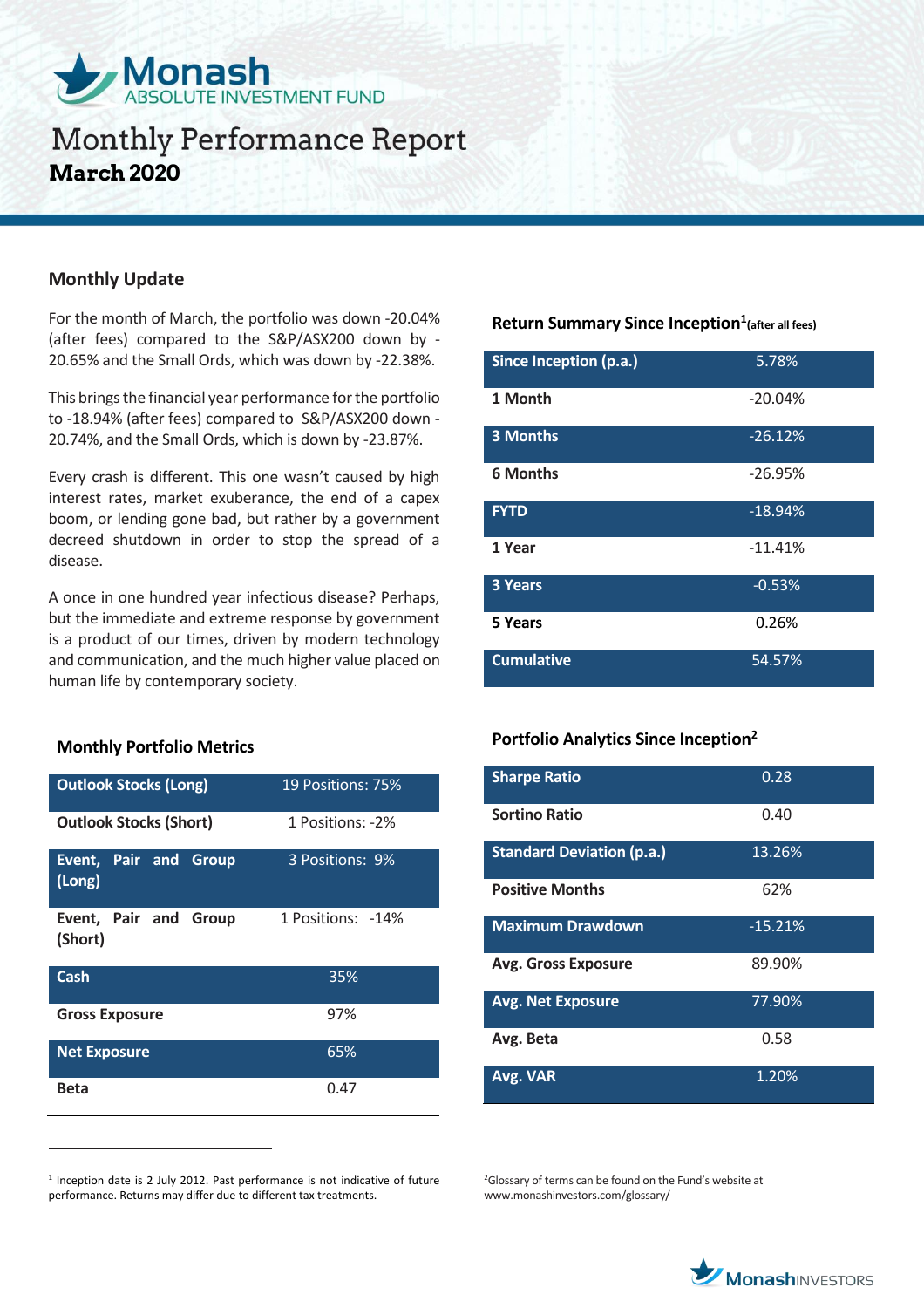

# **Monthly Performance Report March 2020**

At some stage, the world will get on top of Covid-19, hopefully sooner rather than later. At its core, this is a healthcare problem, specifically the capacity of the hospital system to handle the sick. In order to solve this problem, never seen before social distancing measures are in effect, that have effectively shut down large parts of the economy.

Critically, the productive capacity of the economy has hardly changed at all due to this crisis. Yes, it will take time for capacity to ramp back up, for retailers to rehire staff etc post the shutdowns. But unlike genuine economic recessions there is no economic healing that will be required, unless too many businesses are bankrupted, and the government is doing its best to stop that from happening. That said, government deficits and debt levels will take a long, long time to recover, and for this reason alone the current level of interest rates may well be the new normal.

In ordinary market conditions, in order to find a stock with significant upside you either have to find it early, just as its business prospects are starting to improve dramatically (this is where Monash Investors spends most of its analytical power) or move up the risk curve and invest in an early stage business (e.g. biotech, pre-revenue businesses). Now however, with the dramatic pull back in share prices, the equity market is a target-rich environment where we can find opportunities in any number of stocks with established operations where the risk return equation is so far in investors' favour it is almost unbelievable.

There are a wide range of stocks that have fallen 50% across the equity market since this crisis started and we have had a handful in our portfolio as well. Prior to the crisis, our analysis indicated that they were materially undervalued. As readers would know, we only invest when we believe there is greater than 60% upside. Following a 50% decline, for a stock to get back to pre covid-19 levels it then has to rise 100%. To then go further and reach our 60% price target it has to rise a total of 220%. Let's bring this to life with some examples: EOS, SSM and JIN, our 3 largest positions.

Electro Optic Systems (EOS-ASX) – 60% off its pre Covid-19 levels. We have written about this stock extensively, but to quickly recap it is a genuine world leader in laser targeting systems and its major product line application is remote weapons systems, with developing commercialisation in communications and space debris management. Its operations have been virtually unaffected by Covid-19, apart from some social distancing measures in the production facilities reducing productivity at the margin. Its supply chain is unaffected. It has a cash balance in excess of \$80m and yet the share price at its worst was down 72% . It is expanding its productive capacity in remote weapons systems to be able to generate \$900m of revenues up from \$250m currently, but more importantly, the maintenance contracts associated with this business are creating a large and rapidly growing annuity steam. Its communication division has a \$620m revenue backlog and growing, and then there is the space debris division. We have been adding to our holdings in weakness.

Service Stream (SSM-ASX) – 35% off its pre Covid-19 levels. A network services provider, specifically for telecommunications and water infrastructure. Its operations would be unaffected by Covid-19, in fact it would be considered an essential service, as with all the people working at home and home schooling the upkeep of the telecommunications system is absolutely critical. It has a strong liquidity and balance sheet position, very strong management and a transparent medium term earnings outlook and now is trading on just 11x PE. We have been adding to our holdings in weakness.

.<br>IN 29 159 382 813, AFSL 469 556 ("Winston Capital") fo advice in relation to the Monash Absolute Investment Fund ARSN 606 855 501 ("Fund"). Monash Investors is the investment manager of the Fund. The Trust Company (RE Services) Limited ABN 45 003 278 831, AFSL 235 150 ("Perpetual") is responsible entity of, and issuer of units in, the Fund. The inception date of the Fund is 2nd July 2012. The information provided in this document is general information only and does not constitute investment or other advice. The content of this document does not constitute an offer or solicitation to subscribe for units in Accordingly, reliance should not be placed on this document as the basis for making an investment, financial or other decision. This information does not take into account your investment objectives, particular needs or fi Perpetual do not accept liability for any inaccurate, incomplete or omitted information of any kind or any losses caused by using this information. Any investment decision in connection with the Fund should only be made ba for the Fund. A product disclosure statement ("PDS") issued by Perpetual dated 12 September 2017 is available for the Fund. You should obtain and consider the PDS for the Fund before deciding whether to acquire, or continu units in the Fund can only be made pursuant to the application form attached to the PDS. Performance figures assume reinvestment of income. Past performance is not a reliable indicator of future performance. Comparisons are provided for information purposes only and are not a direct comparison against benchmar